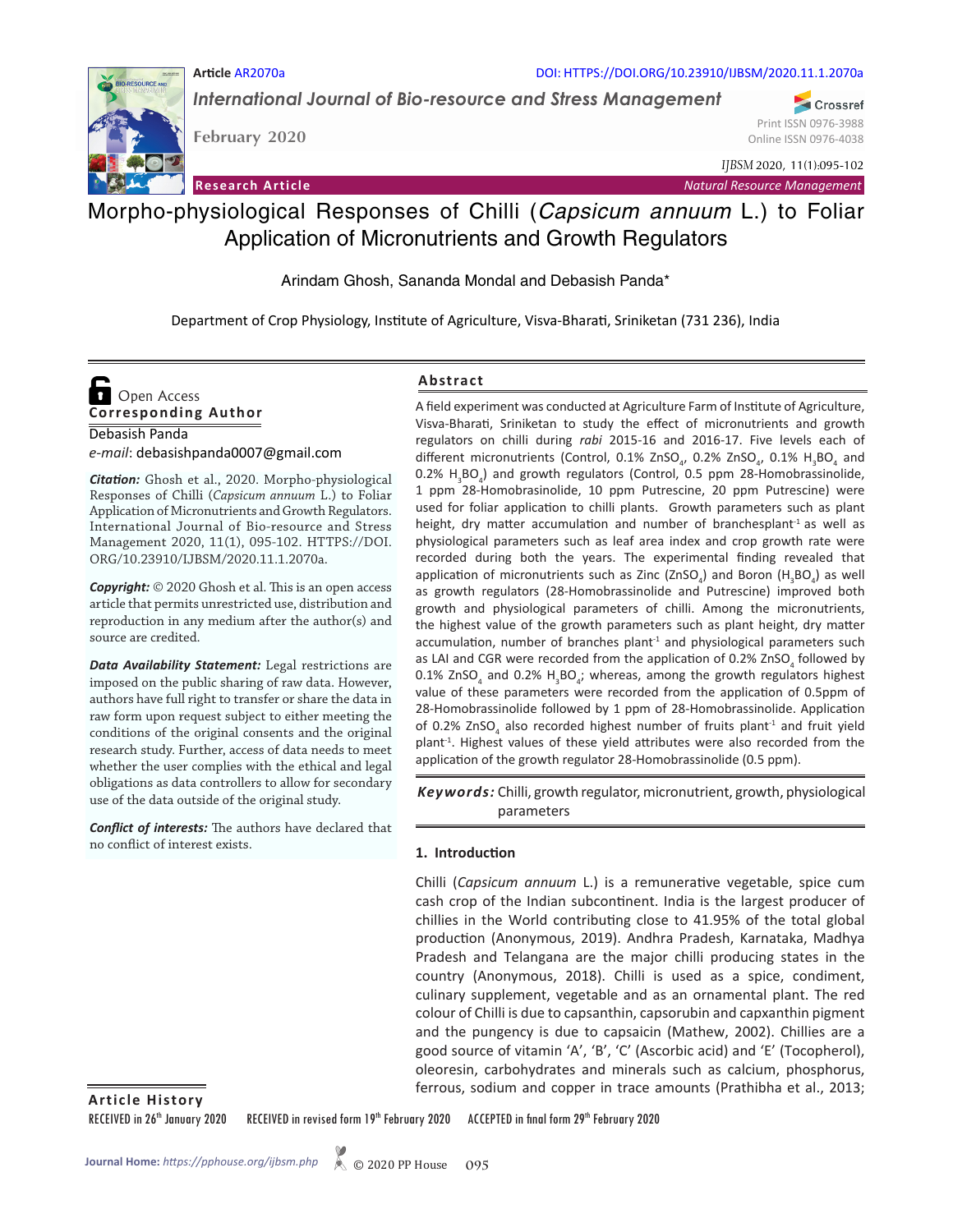Olatunji and Afolayan, 2018). The yield of chilli is usually reduced due to flower and fruit drop caused by hormonal and physiological imbalance in the plant (Chaudhary et al., 2006; Sreenivas et al., 2017). The soils of West Bengal are deficient of micronutrients such as Zinc and Boron (Mondal et al., 2015; Mondal and Panda, 2019). Zinc and Boron play vital role in the growth and productivity of different vegetable crops including chilli (Shilet al., 2013; Rafique et al., 2012). Zinc is involved in the biosynthesis of auxin (Indole-3-acetic acid) and it is also the metallic activator of many cellular enzymes in plants. Boron plays important role in carbohydrate metabolism, protein and nucleic acids synthesis, auxin transport and pollen germination (Panda and Mondal, 2020). Growth regulators like Brassinosteroids and polyamines are known for their role growth and yield enhancement in different crops. Brassinosteroids are known to promote seed germination, cell elongation, cell division, root growth, photo-morphogenesis, vascular differentiation and reproduction in plants (Gudesblat and Russinova, 2011 and Wei and Li, 2016). Polyamines such as Spermine, Spermidine and Putrescine play important roles in cell proliferation, growth and differentiation in plants (Handa et al., 2018; Chen et al., 2019). The information on the role of plant growth regulators and micronutrients on morphological, physiological and biochemical traits in chilli is meagre. Hence, it is important to study the influence of plant growth regulators and micronutrients on morpho-physiological and yield components in chilli to boost the productivity potential. With this background, the present investigation was aimed to find out the suitable concentration of plant growth regulators and micronutrients for increasing the yield potential in chilli.

#### **2. Materials and Methods**

The field experiments were conducted at the Agriculture Farm, Institute of Agriculture, Visva-Bharati, Sriniketan, West Bengal, India during October to April months of both 2015-16 and 2016-17. The experiments were laid out in RBD design with 25 treatment combinations of five growth regulators and micronutrients replicated thrice. The treatments of micronutrients and growth regulators were given as foliar applications thrice during the period of crop grown namely; 30, 45 and 60 days after transplanting (DAT). Four levels each of different micronutrients (0.1% ZnSO<sub>4</sub>, 0.2% ZnSO<sub>4</sub>, 0.1%  $H_3BO_4$  and 0.2%  $H_3BO_4$ ) excluding both control and growth regulators (0.5 ppm 28-Homobrassinolide, 1 ppm 28-Homobrasinolide, 10ppm Putrescine, 20 ppm Putrescine) excluding both control were applied as foliar spray on chilli plants at 30<sup>th</sup> and 45<sup>th</sup> day after transplanting). The acidity of ZnSO<sub>4</sub> solution was neutralized by adding of lime to it. The seedlings of 35 days old were transplanted in  $2\times 2m^2$ sized plots at  $50\times50$  cm<sup>2</sup> spacing. The recommended dose of fertilizers of 90-60-50 kg N- $P_2O_5$ -K<sub>2</sub>O ha<sup>-1</sup> was followed in all the treatments. All the plots were demarcated by 15 cm

high ridges on all sides. Irrigation channels were constructed for each plot to provide adequate irrigation independently to each plot. Irrigation and intercultural operations were carried out at regular intervals as and when required. Carbendazin (12%) + Mancozeb (63%) WP @ 2 g  $I^{-1}$  was sprayed twice at 30 and 45 DAT to for protection of the crop from diseases and Chlorpyrifos 20% EC @2ml  $I<sup>-1</sup>$  was sprayed twice to avoid the pest attack. The soil of the experimental plot was sandy loam in texture. The soil was medium in available phosphorus (P<sub>2</sub>O<sub>5</sub>) and available potassium ( $K_2$ O) and low in available nitrogen (N). Tejaswini, a high yielding hybrid variety of chilli with a duration of 180 days was used in this experiment. Growth parameters such as plant height, dry matter accumulation per plant, number of branches per plant and physiological indices such as leaf area index (LAI) and crop growth rate (CGR) were recorded during both the years. The morpho-physiological parameters such as plant height, dry weight accumulation and leaf area index were recorded at 40, 80, 120 and 160 DAT whereas CGR was recorded during 40-80, 80-120 and 120-160 DAT. The number of branches per plant was counted at the time of harvest. The yield attributes such as number of fruits per plant and fresh fruit yield per plant were recorded at harvest. Leaf area index was calculated by the formula given by Watson (1952). The leaves were dried in a hot air oven at 65 °C for 48 hours till constant weights were obtained and then weights were recorded. The ratio of leaf area /weight of these leaves were used to measure the leaf area indices. Dry matter accumulation was determined by cutting three plants at ground level from the earmarked area in each plot kept for the purpose of destructive sampling. Plants of each plot were separated into green leaves, stems and fruits and dried in a hot air oven at 65°C for 48 hours. The crop growth rate (CGR) was calculated using the formula given by Watson (1952). The analysis of variance method (Cochran and Cox, 1977; Panse and Sukhatme, 1978) was followed to statistically analyse the data. The significance of different sources of variation was tested by Error Mean Square Method of Fisher Snedecor's "F" test at probability level 0.05 (Chakravorty et al., 2016). The data thus recorded were tabulated to statistically analysed to discriminate the superiority of treatment means using least significant difference (LSD) and MS-EXCEL software.

#### **3. Results and Discussion**

## *3.1. Effect on plant height*

The effect of micronutrients and growth regulators on the height of chilli plant was studied at 40, 80, 120 and 160 DAT during 2015-16 and 2016-17 (Table 1). Application of micronutrients such as Zinc (ZnSO<sub>4</sub>) and Boron (H<sub>3</sub>BO<sub>4</sub>) significantly increased height of chilli plant recorded at different stages of growth during both the years. Foliar application of 0.2% ZnSO<sub>4</sub> recorded significantly higher plant height over other treatments during both the years. During 2015-16, 0.2%  $ZnSO<sub>4</sub>$  recorded the tallest plant at 40 DAT (46.5 cm), 80 DAT (71.8 cm), 120 DAT (105.1 cm) and 160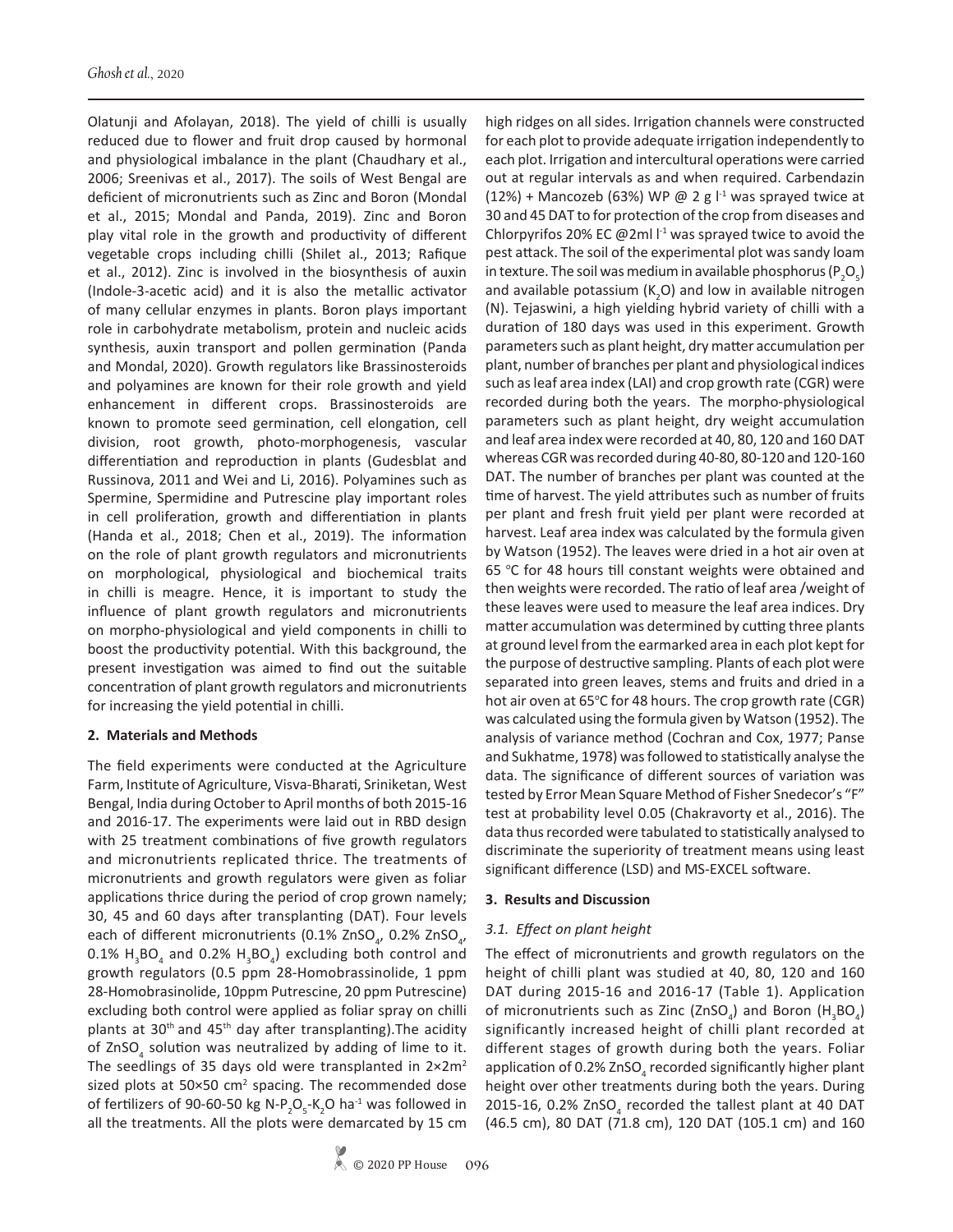Table 1: Effect of micronutrients and growth regulators on plant height and number of branches plant<sup>1</sup> of chilli Treatments **Plant height (cm)** No of Branches 40 DAT 80 DAT 120 DAT 160DAT Per Plant of chilli Micronutrients 2015-16 2016-17 2015-16 2016-17 2015-16 2016-17 2015-16 2016-17 2015-16 2016-17 Control 38.31 40.51 61.56 64.81 93.51 97.31 117.15 120.37 7.7 8.4  $0.1\%$  ZnSO<sub>4</sub> 41.87 45.18 65.75 70.41 100.48 104.46 121.67 126.85 9.4 10.5 0.2% ZnSO<sub>4</sub> 46.50 48.75 71.83 75.11 105.09 110.29 127.85 133.67 10.8 12.3  $0.1\%$  H3BO<sub>4</sub> 40.12 42.76 64.04 67.95 98.94 101.87 121.50 124.20 9.0 10.2  $0.2\%$  H3BO<sub>4</sub> 43.15 44.39 68.26 71.65 102.13 106.49 123.14 128.78 10.1 11.2 SEm± 0.45 0.44 0.43 0.53 0.46 0.70 0.86 0.65 0.13 0.14 CD (*p*=0.05) 1.27 1.25 1.23 1.50 1.29 2.00 2.44 1.86 0.36 0.41 Growth regulators Control 38.13 39.73 61.89 65.87 95.31 98.29 116.93 119.79 8.4 8.8 0.5 ppm 28-Homobrassinolide 48.44 51.37 71.24 77.75 106.95 110.57 127.69 133.73 11.0 12.1 1 ppm 28-Homobrassinolide 43.47 45.57 68.44 70.84 101.07 105.65 124.35 129.05 9.9 11.3 10 ppm Putrescine 38.84 41.11 63.81 66.32 97.55 101.52 119.23 123.89 8.7 9.7 20 ppm Putrescine 41.07 43.81 66.05 69.13 99.28 104.32 123.13 127.41 9.1 10.8 SEm± 0.45 0.44 0.43 0.53 0.46 0.70 0.86 0.67 0.13 0.14

CD (*p*=0.05) 1.27 1.25 1.23 1.50 1.29 2.00 2.44 1.86 0.36 0.41

*International Journal of Bio-resource and Stress Management* 2020, 11(1):095-102

DAT (127.9 cm). Similar trend was followed during 2016-17, where 0.2%  $ZnSO<sub>4</sub>$  recorded highest plant height at 40 DAT (48.8 cm), 80 DAT (75.1 cm), 120 DAT (110.3 cm) and 160 DAT (133.7 cm). During both the years, application of 0.2%  $H_3BO_4$ significantly increased plant height over 0.1% ZnSO<sub>4</sub> during the crop growing period except 80 DAT in 2016-17 and 160 DAT in 2015-16. Angami et al. (2017) also reported increase in plant height of chilli by application of Zinc. Increased plant height obtained from application of zinc may be attributed to the role of zinc in auxin biosynthesis, which plays important role in apical dominance of plants.

The treatments of growth regulators (28-Homobrassinolide and Putrescine) significantly influenced the plant height during both the years. Foliar application of 0.5 ppm of 28-Homobrassinolide recorded significantly higher plant height over other treatments during both the years. Among different treatments of growth regulators, the tallest plants were recorded from the application of 0.5ppm of 28-Homobrassinolide (48.4 cm, 71.2 cm, 107.0 cm and 133.7 cm at 40, 80, 120 and 160 DAT respectively during 2015-16 and 51.4 cm, 77.8 cm, 110.6 cm and 133.7 cm at 40, 80, 120 and 160 DAT respectively during 2016-17).The effect of Purescine (10 ppm) on plant height was found to be at par with control at 40 DAT during 2015-16 and at 80 DAT during 2016-17. The plant height recorded from 1 ppm Homobrassinolide was at par with 10 ppm of Putrescine at 160 DAT during 2015-16 and at 120 and 160 DAT during 2016-17. Increased plant height by

application of Brassinosteroids may be attributed to its role in cell elongation and cell division in plants (Gudesblat and Russinova, 2011; Wei and Li, 2016). Bera et al. (2014) also reported increase in plant height of sunflower by application of Homobrassinolide. This result also corroborates the finding of Kumari and Thakur (2018). Tatte et al. (2016) also reported increase in plant height of rose by application of polyamines such as spermine and spermidine.

#### *3.2. Effect on number of branches plant-1*

The effect of micronutrients and growth regulators on the number of branches plant $1$  of chilli was studied at harvest during both the years (Table 1). Application of micronutrients such as Zinc (ZnSO $_{\textrm{\tiny{d}}}$ ) and Boron (H $_{\textrm{\tiny{3}}}$ BO $_{\textrm{\tiny{4}}}$ ) significantly increased the number of branches plant<sup>-1</sup> over control. Foliar application of 0.2% ZnSO<sub>4</sub> recorded significantly higher number of branches plant<sup>-1</sup> over other treatments during both the years. During 2015-16, 0.2% ZnSO<sub>4</sub> recorded highest number of branches plant<sup>-1</sup> (10.8). Similar trend was followed during 2016-17 where application of 0.2% ZnSO<sub>4</sub> recorded highest number of branches plant<sup>-1</sup> (12.3). During both the years, 0.2%  $\mathsf{H}_{\mathsf{g}}\mathsf{BO}_{\mathsf{4}}$ significantly increased number of branches plant $^{\mathsf{1}}$ over 0.1% ZnSO<sub>4</sub>. Angami et al. (2017) also reported increase in number of branches of chilli by application of Zinc (ZnSO<sub>4</sub>).

The treatments of growth regulators (28-Homobrassinolide and Putrescine) significantly influenced the number of branches plant<sup>-1</sup> during both the years. Foliar application of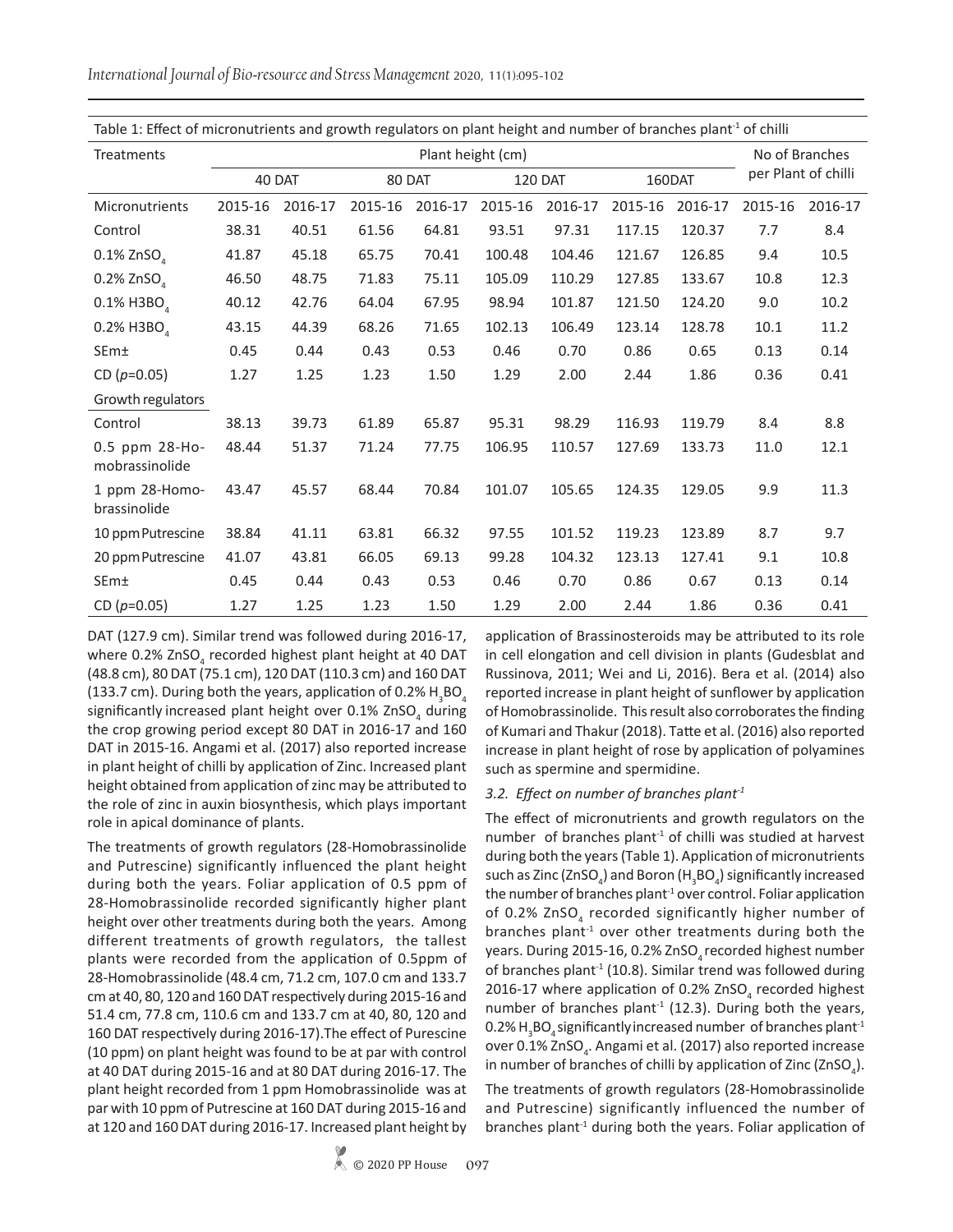0.5 ppm of 28-Homobrassinolide recorded significantly higher number of branches plant-1 over other treatments during both the years. Among different treatments of growth regulators, highest number of branches plant $1$  was recorded from the application of 0.5 ppm of 28-Homobrassinolide (11.0 and 12.1 during 2015-16 and 2016-17 respectively). Patil et al. (2018) also reported increase in number of branches plant<sup>1</sup> of Indian mustard by application of Brassinosteroid. This result also corroborates the findings of Kumari and Thakur (2018). Tatte et al. (2016) also reported increase in number of branches plant<sup>-1</sup> of rose by application of polyamines such as spermine and spermidine.

#### *3.3. Effect on dry matter accumulation*

The effect of micronutrients and growth regulators on the dry matter accumulation of chilli was studied at 40, 80, 120 and 160 DAT during both the years (Table 2). Application of micronutrients such as Zinc (ZnSO<sub>4</sub>) and Boron (H<sub>3</sub>BO<sub>4</sub>) significantly increased dry matter accumulation at different stages of growth over control during both the years. Foliar application of 0.2%  $\text{ZnSO}_4$  recorded significantly higher dry matter accumulation over other treatments during both the years. During 2015-16, 0.2% ZnSO<sub>4</sub> recorded highest dry matter accumulation per sqr mtr at 40DAT (24.13 g), 80 DAT

| Table 2: Effect of micronutrients and growth regulators on the dry matter accumulation of chilli |                                   |         |         |         |                |         |                |         |
|--------------------------------------------------------------------------------------------------|-----------------------------------|---------|---------|---------|----------------|---------|----------------|---------|
| Treatments                                                                                       | Dry matter accumulation (g $m2$ ) |         |         |         |                |         |                |         |
|                                                                                                  | 40 DAT                            |         | 80 DAT  |         | <b>120 DAT</b> |         | <b>160 DAT</b> |         |
| Micronutrients                                                                                   | 2015-16                           | 2016-17 | 2015-16 | 2016-17 | 2015-16        | 2016-17 | 2015-16        | 2016-17 |
| Control                                                                                          | 18.73                             | 21.41   | 79.23   | 86.10   | 233.35         | 239.30  | 327.09         | 343.35  |
| $0.1\%$ ZnSO <sub>4</sub>                                                                        | 21.41                             | 24.59   | 89.18   | 94.09   | 260.18         | 268.22  | 375.33         | 389.83  |
| $0.2\%$ ZnSO                                                                                     | 24.13                             | 26.21   | 95.49   | 102.37  | 274.00         | 287.65  | 407.73         | 415.17  |
| 0.1% H3BO                                                                                        | 20.51                             | 22.63   | 86.31   | 91.50   | 251.74         | 260.28  | 356.41         | 370.38  |
| 0.2% H3BO                                                                                        | 21.36                             | 24.08   | 88.23   | 95.51   | 261.69         | 272.38  | 381.17         | 398.06  |
| SEm±                                                                                             | 0.38                              | 0.27    | 0.94    | 1.15    | 1.48           | 1.50    | 4.23           | 3.15    |
| CD $(p=0.05)$                                                                                    | 1.07                              | 0.77    | 2.68    | 3.28    | 4.22           | 4.27    | 12.02          | 8.95    |
| Growth regulators                                                                                |                                   |         |         |         |                |         |                |         |
| Control                                                                                          | 19.86                             | 21.93   | 79.65   | 86.33   | 229.21         | 242.59  | 329.45         | 344.71  |
| 0.5 ppm 28-Homobrassinolide                                                                      | 23.11                             | 26.43   | 99.31   | 104.47  | 281.03         | 290.65  | 411.25         | 425.77  |
| 1 ppm 28-Homobrassinolide                                                                        | 22.01                             | 25.34   | 90.30   | 97.90   | 270.19         | 274.93  | 396.42         | 403.19  |
| 10 ppm Putrescine                                                                                | 20.26                             | 22.15   | 81.47   | 88.35   | 238.84         | 255.11  | 341.70         | 360.71  |
| 20 ppm Putrescine                                                                                | 20.90                             | 23.07   | 87.71   | 92.53   | 261.67         | 264.54  | 368.91         | 382.41  |
| SEm±                                                                                             | 0.38                              | 0.27    | 0.941   | 1.15    | 1.48           | 1.50    | 4.23           | 3.13    |
| CD $(p=0.05)$                                                                                    | 1.07                              | 0.77    | 2.68    | 3.28    | 4.22           | 4.27    | 12.02          | 8.89    |

(95.49 g), 120 DAT (274.00 g) and 160 DAT (407.73 g). Similar trend was followed during 2016-17, where application of 0.2% ZnSO<sub>4</sub> recorded highest dry matter accumulation at 40DAT (26.21 g), 80 DAT (102.37 g), 120 DAT (287.65 g) and 160 DAT (414.75 g). During both the years, application of 0.2%  $H_3BO_4$ significantly increased dry matter accumulation over 0.1% ZnSO<sub>4</sub> recoded at 160 DAT. Bhatt and Srivastava (2005) and Saravaiya et al. (2014) also reported increase in dry matter accumulation in tomato by application of micronutrients such as zinc and boron. This result corroborates the findings of Ranjbar and Bahmaniar (2007). Increased dry matter accumulation in plants obtained by application of zinc may be attributed to the role of zinc in auxin biosynthesis which promotes plant growth and stem elongation.

The treatments of growth regulators (28-Homobrassinolide and Putrescine) significantly influenced the dry matter accumulation during both the years. Foliar application of 0.5 ppm of 28-Homobrassinolide recorded significantly higher dry matter accumulation over other treatments during both the years. Among different treatments of growth regulators, highest dry matter accumulation was recorded from the application of 0.5 ppm of 28-Homobrassinolide (23.11 g, 99.31 g, 281.03 g and 411.25 g at 40, 80, 120 and 160 DAT respectively during 2015-16 and 26.43 g, 104.47 g, 290.65 g and 425.77 g at 40, 80, 120 and 160 DAT respectively during 2016-17). Increased dry matter accumulation in chilli plants by application of Brassinosteroids may be attributed to its role in cell elongation, cell division and vascular differentiation in plants (Gudesblat and Russinova, 2011 and Wei and Li, 2016). Patil et al. (2018) also reported increase in dry matter accumulation of chilli by application of Homobrassinolide. This result also corroborates the finding of Hayat et al. (2001).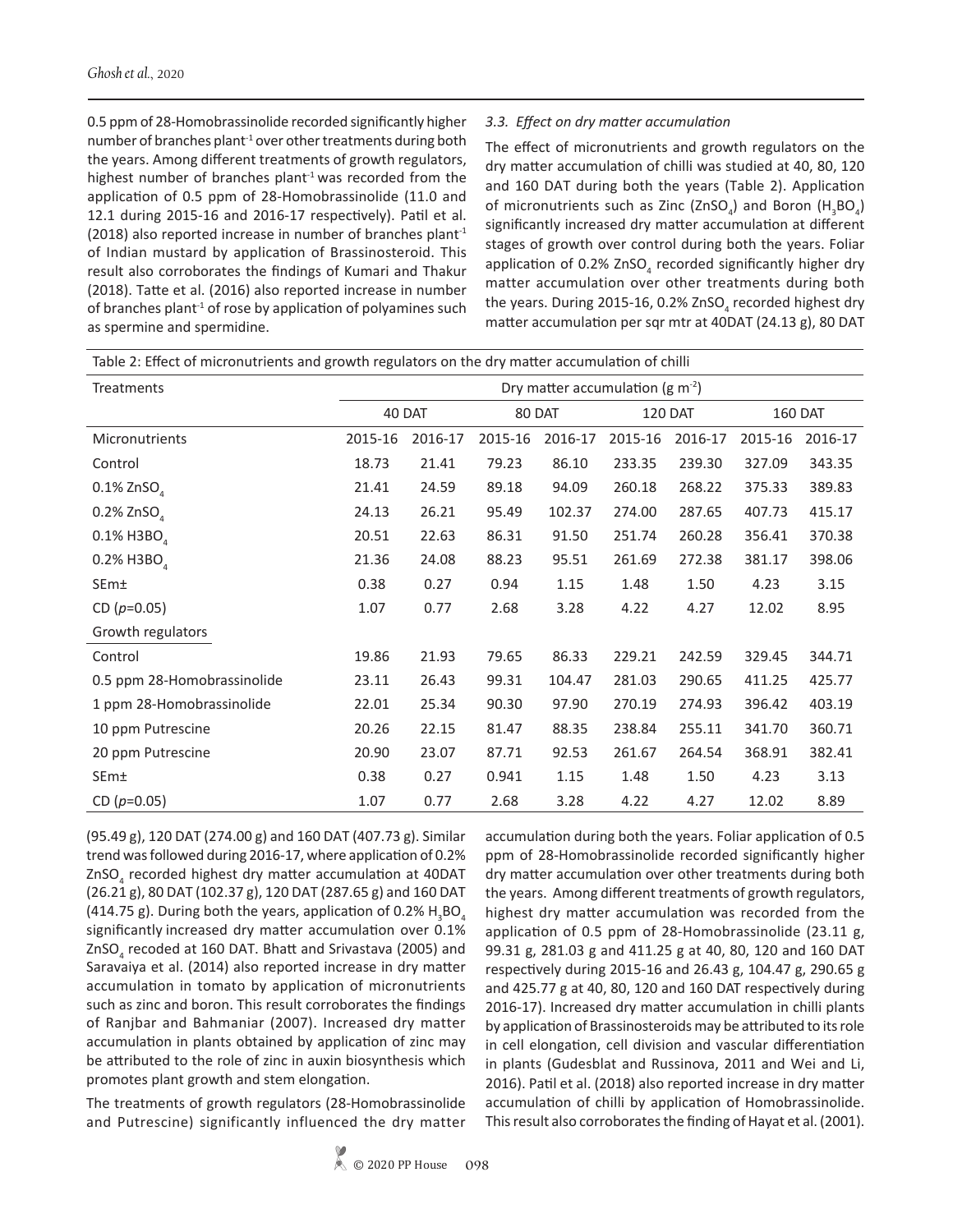## *3.4. Effect on leaf area index*

The effect of micronutrients and growth regulators on the leaf area index (LAI) of chilli was studied at 40, 80, 120 and 160DAT during both the years (Table 3). Application of micronutrients such as Zinc (ZnSO<sub>4</sub>) and Boron (H<sub>3</sub>BO<sub>4</sub>) significantly increased LAI of chilli recorded at different stages of growth. Foliar application of 0.2%  $ZnSO<sub>4</sub>$  recorded significantly higher LAI over other treatments during both the years. During 2015-16, 0.2% ZnSO<sub>4</sub> recorded highest value of LAI at 40 DAT (0.250),

80 DAT (1.338), 120 DAT (3.258) and 160 DAT (2.455 cm). Similar trend was followed during 2016-17, where application of 0.2% ZnSO $_4$  recorded higest LAI at 40 DAT (0.274), 80 DAT (1.672), 120 DAT (3.480) and 160 DAT (2.517). During both the years, the effect of 0.2% H $_{\tiny 3}$ BO $_{\tiny 4}$ on the dry matter accumulation was at par with 0.1% ZnSO $_{\textrm{\tiny{4}}}$ . Gollagi et al. (2009) also reported increase in leaf area of chilli by application of Zinc. Increased leaf area of chilli obtained by application of zinc may be attributed to the role of zinc in biosynthesis of auxin, which

| Treatments                             | Leaf area index |         |         |         |         |         |                |         |
|----------------------------------------|-----------------|---------|---------|---------|---------|---------|----------------|---------|
|                                        | 40 DAT          |         | 80 DAT  |         | 120 DAT |         | <b>160 DAT</b> |         |
| Micronutrients                         | 2015-16         | 2016-17 | 2015-16 | 2016-17 | 2015-16 | 2016-17 | 2015-16        | 2016-17 |
| Control                                | 0.192           | 0.214   | 0.964   | 1.224   | 2.366   | 2.562   | 1.876          | 1.925   |
| $0.1\%$ ZnSO <sub><math>4</math></sub> | 0.232           | 0.257   | 1.216   | 1.430   | 2.706   | 3.078   | 2.246          | 2.160   |
| $0.2\%$ ZnSO <sub>4</sub>              | 0.250           | 0.274   | 1.338   | 1.672   | 3.258   | 3.480   | 2.451          | 2.517   |
| 0.1% H3BO                              | 0.225           | 0.242   | 1.114   | 1.387   | 2.597   | 2.887   | 2.181          | 2.119   |
| 0.2% H3BO                              | 0.216           | 0.236   | 1.205   | 1.451   | 2.776   | 3.126   | 2.280          | 2.228   |
| SEm±                                   | 0.008           | 0.008   | 0.028   | 0.037   | 0.073   | 0.056   | 0.046          | 0.049   |
| CD $(p=0.05)$                          | 0.022           | 0.024   | 0.081   | 0.106   | 0.208   | 0.159   | 0.132          | 0.140   |
| Growth regulators                      |                 |         |         |         |         |         |                |         |
| Control                                | 0.201           | 0.228   | 1.056   | 1.268   | 2.492   | 2.535   | 1.801          | 1.946   |
| 0.5 ppm 28-Homobrassinolide            | 0.245           | 0.264   | 1.383   | 1.705   | 3.129   | 3.386   | 2.562          | 2.481   |
| 1 ppm 28-Homobrassinolide              | 0.240           | 0.256   | 1.209   | 1.502   | 2.857   | 3.301   | 2.341          | 2.322   |
| 10 ppm Putrescine                      | 0.211           | 0.236   | 1.078   | 1.301   | 2.558   | 2.850   | 2.185          | 2.119   |
| 20 ppm Putrescine                      | 0.217           | 0.239   | 1.112   | 1.387   | 2.667   | 3.061   | 2.138          | 2.082   |
| SEm±                                   | 0.008           | 0.008   | 0.028   | 0.037   | 0.073   | 0.056   | 0.046          | 0.049   |
| CD $(p=0.05)$                          | 0.022           | 0.024   | 0.081   | 0.106   | 0.208   | 0.159   | 0.132          | 0.140   |

promotes plant growth. The treatments of growth regulators (28-Homobrassinolide and Putrescine) significantly influenced the leaf area index during both the years.

Foliar application of 0.5 ppm of 28-Homobrassinolide recorded significantly higher LAI over other treatments during both the years. Among different treatments of growth regulators, highest value of LAI were recorded from the application of 0.5ppm of 28-Homobrassinolide (0.245, 1.383, 3.129 and 2.562 at 40, 80, 120 and 160 DAT respectively during 2015- 16 and 0.264, 1.705, 3.386 and 2.481 at 40, 80, 120 and 160 DAT respectively during 2016-17). The effect of 1 ppm of 28-Homobrassinolide and 20 ppm Putrescine on LAI at 40-80 DAT were at par during both the years and at 120 DAT dring 2015-16. Increased leaf area by application of Brassinosteroids may be due to its role in cell elongation and cell division in plants (Gudesblat and Russinova, 2011 and Wei and Li, 2016). Patil et al. (2018) also reported increase in leaf area index of chilli by application of Homobrassinolide.

## *3.5. Effect on crop growth rate*

The effect of micronutrients and growth regulators on the crop growth rate (CGR) of chilli was studied during 40-80, 80- 120 and 120-160 DAT in both the years (Table 4). Application of micronutrients such as Zinc (ZnSO<sub>4</sub>) and Boron (H<sub>3</sub>BO<sub>4</sub>) significantly increased CGR recorded during different stages of growth. Foliar application of 0.2% ZnSO $\rm _4$  recorded significantly higher CGR over other treatments during both the years. During 2015-16, 0.2%  $ZnSO<sub>4</sub>$  recorded highest value of CGR during 40-80 DAT (1.784), 80-120 DAT (4.463) and 120-160 DAT (3.343). Similar trends were folowed in 2016-17, where application of 0.2% ZnSO<sub>4</sub> recorded highest CGR during 40-80 DAT (1.904), 80-120 DAT (4.632) and 120-160 DAT (3.188). During both the years, the effect of 0.2%  $H_3BO_4$  on crop growth rate of chilli was at par with 0.1% ZnSO<sub>4</sub>. Gollagi et al. (2009) also reported increase in crop growth rate of chilli by application of Zinc. Increased CGR of chilli obtained by application of zinc may be attributed to the role of zinc in biosynthesis of auxin, which promotes plant growth and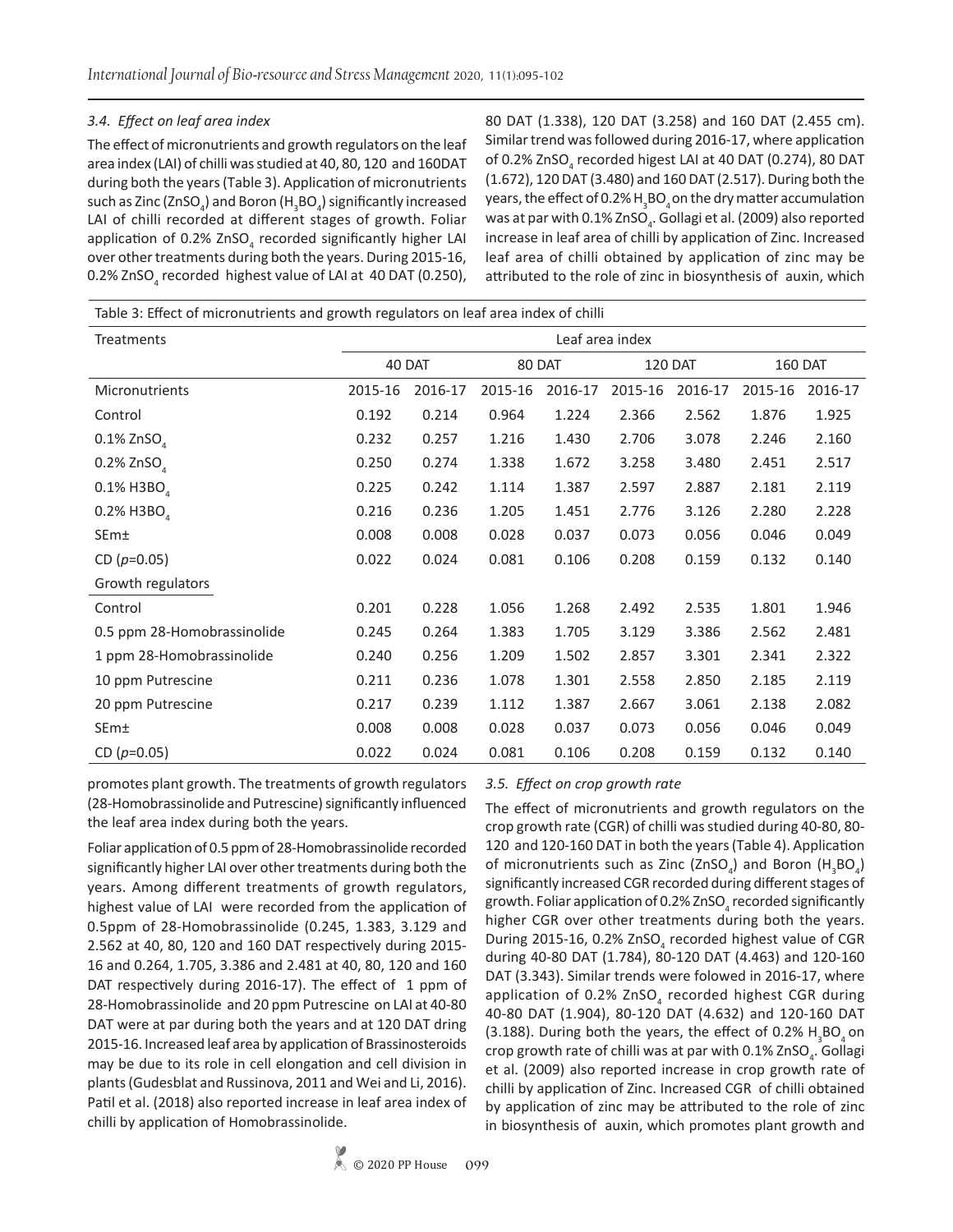| Table 4: Effect of micronutrients and growth regulators on the crop growth rate of chilli |                                               |         |            |         |             |         |  |  |  |
|-------------------------------------------------------------------------------------------|-----------------------------------------------|---------|------------|---------|-------------|---------|--|--|--|
| Treatments                                                                                | Crop growth rate (g $m-2$ day <sup>-1</sup> ) |         |            |         |             |         |  |  |  |
|                                                                                           | 40-80 DAT                                     |         | 80-120 DAT |         | 120-160 DAT |         |  |  |  |
| Micronutrients                                                                            | 2015-16                                       | 2016-17 | 2015-16    | 2016-17 | 2015-16     | 2016-17 |  |  |  |
| Control                                                                                   | 1.513                                         | 1.617   | 3.853      | 3.830   | 2.344       | 2.598   |  |  |  |
| $0.1\%$ ZnSO                                                                              | 1.694                                         | 1.738   | 4.275      | 4.353   | 2.879       | 3.040   |  |  |  |
| $0.2\%$ ZnSO <sub>4</sub>                                                                 | 1.784                                         | 1.904   | 4.463      | 4.632   | 3.343       | 3.188   |  |  |  |
| 0.1% H3BO                                                                                 | 1.645                                         | 1.722   | 4.136      | 4.220   | 2.617       | 2.753   |  |  |  |
| $0.2\%$ H3BO                                                                              | 1.672                                         | 1.786   | 4.336      | 4.422   | 2.987       | 3.142   |  |  |  |
| SEm±                                                                                      | 0.025                                         | 0.029   | 0.030      | 0.047   | 0.108       | 0.080   |  |  |  |
| CD $(p=0.05)$                                                                             | 0.071                                         | 0.084   | 0.084      | 0.134   | 0.307       | 0.228   |  |  |  |
| Growth regulators                                                                         |                                               |         |            |         |             |         |  |  |  |
| Control                                                                                   | 1.495                                         | 1.610   | 3.739      | 3.907   | 2.506       | 2.553   |  |  |  |
| 0.5 ppm 28-Homobrassinolide                                                               | 1.905                                         | 1.951   | 4.543      | 4.655   | 3.256       | 3.378   |  |  |  |
| 1 ppm 28-Homobrassinolide                                                                 | 1.707                                         | 1.814   | 4.497      | 4.426   | 3.156       | 3.206   |  |  |  |
| 10 ppm Putrescine                                                                         | 1.530                                         | 1.655   | 3.934      | 4.169   | 2.572       | 2.640   |  |  |  |
| 20 ppm Putrescine                                                                         | 1.670                                         | 1.736   | 4.349      | 4.300   | 2.681       | 2.947   |  |  |  |
| SEm±                                                                                      | 0.025                                         | 0.029   | 0.030      | 0.047   | 0.108       | 0.080   |  |  |  |
| CD $(p=0.05)$                                                                             | 0.071                                         | 0.084   | 0.084      | 0.134   | 0.307       | 0.228   |  |  |  |

increases biomass production.

The treatments of growth regulators (28-Homobrassinolide and Putrescine) significantly influenced the crop growth rate during both the years. Foliar application of 0.5 ppm of 28-Homobrassinolide recorded significantly higher CGR over other treatments during both the years. Among different treatments of growth regulators, highest values of CGR were recorded from the application of 0.5ppm of 28-Homobrassinolide (1.905, 4.543 and 3.256 during 40-80, 80-120, 120-160 DAT respectively in 2015-16 and 1.951, 4.655 and 3.378 during 40-80, 80-120, 120-160 DAT respectively in 2016-17). The effect of 1 ppm of 28-Homobrassinolide and 20 ppm Putrescine on CGR at 40-80 DAT were at par during both the years and at 80-120 DAT dring 2016-17. Patil et al. (2018) also reported increase in crop growth rate of chilli by application of Homobrassinolide.

#### *3.6. Effect on yield attributes*

The effect of micronutrients and growth regulators on the number of fruits plant<sup>-1</sup> and fresh fruit yield plant<sup>-1</sup> of chilli was studied cumulatively as fruits harvested in different pickings during both the years (Figure 1 and 2). Application of micronutrients such as Zinc (ZnSO<sub>4</sub>) and Boron (H<sub>3</sub>BO<sub>4</sub>) significantly increased the number of fruits plant<sup>-1</sup> and fresh fruit yield plant<sup>-1</sup> of chilli during both the years. Foliar application of 0.2% ZnSO<sub>4</sub> recorded significantly higher number of fruits plant<sup>-1</sup> over other treatments during both the years. During both the years, 0.2% ZnSO<sub>4</sub> recorded highest number of fruits plant<sup>-1</sup> followed by 0.2%  $H_3BO_4$  and



 $M_0$ : control (no micronutrient);  $M_1$ : 0.1% ZnSO<sub>4</sub>,  $M_2$ : 0.2% ZnSO<sub>4</sub>, M<sub>3</sub>: 0.1% H3BO4, M<sub>4</sub>: 0.2% H3BO<sub>4</sub>, G<sub>0</sub>: control (no growth regulator),  $G_i$ : 0.5 ppm 28-Homobrassinolide,  $G_i$ : 1 ppm 28-Homobrasinolide,  $G_3$ : 10 ppm Putrescine and  $G_4$ : 20 ppm Putrescine)

Figure 1: Effect of micronutrients and growth regulators on the number of fruits plant<sup>-1</sup>



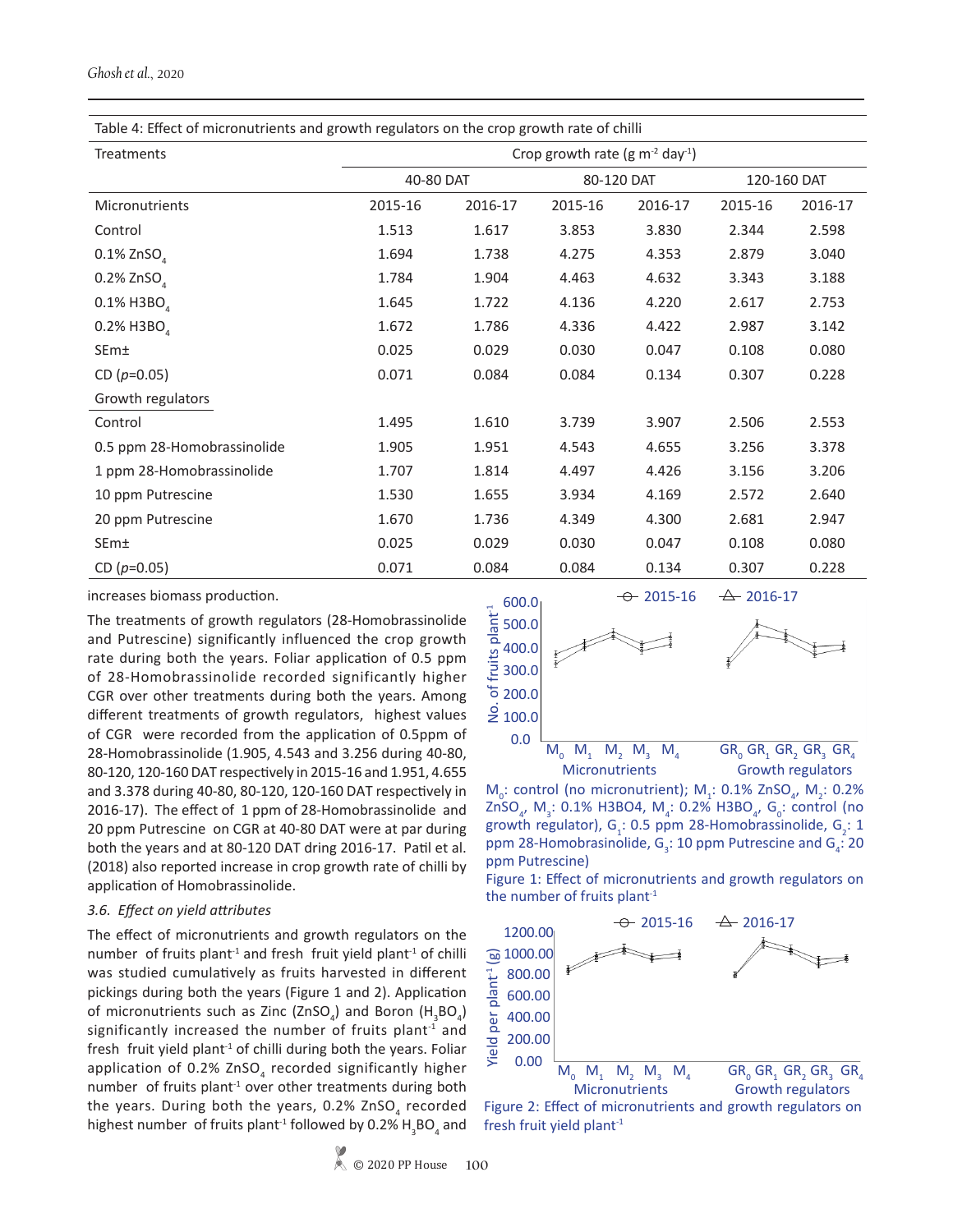0.1% ZnSO, Angami et al. (2017) and Dongre et al. (2000) also reported increase in number of fruits plant $1$  and fruit yield plant<sup>-1</sup> of chilli by application of Zinc (ZnSO<sub>4</sub>). Shil et al. (2013) also reported increase in chilli yield by application of Zinc and Boron.

The treatments of growth regulators (28-Homobrassinolide and Putrescine) significantly influenced the number of fruits  $plant<sup>-1</sup>$  and fresh fruit yield plant<sup>-1</sup> during both the years. Foliar application of 0.5 ppm of 28-Homobrassinolide recorded significantly number of fruits plant $1$  over other treatments during both the years. Among different treatments of growth regulators, highest number of fruits plant<sup>-1</sup> was recorded from the application of 0.5 ppm of 28-Homobrassinolide followed by 1 ppm of 28-Homobrassinolide and 20 ppm Putrescine, whereas lowest number of fruits plant<sup>-1</sup> was recorded from control. Patil et al. (2018) also reported increase in fruit (siliqua) yield plant<sup>-1</sup> of Indian mustard by application of Brassinosteroid. Foliar application of 0.2% ZnSO<sub>4</sub> recorded significantly higher fresh fruit yield plant<sup>-1</sup> over other treatments during both the years. During both the years, the highest fresh fruit yield plant $1$  was recorded from the application of 0.2% ZnSO<sub>4</sub> followed by 0.2%  $H_3BO_4$ and 0.1% ZnSO<sub>4</sub>. 28-Homobrassinolide (0.5 ppm) was found to be the best treatment in terms of fresh fruit yield plant<sup>-1</sup> and was significantly higher over other treatments of growth regulators. This result corroborates the findings of Sairam (1994), Vidya Vardhini and Ram Rao (2001), Pramanik and Bera (2012) and Serna et al. (2012). Increased fruit yield by application of Brassinosteroids may be due to its role in cell division and reproduction in plants (Gudesblat and Russinova, 2011 and Wei and Li, 2016). The lowest fresh fruit yield plant<sup>-1</sup> was recorded from control in both the years.

#### **4. Conclusion**

Foliar application of the micronutrients such as  $ZnSO_4$  and growth regulator 28-Homobrassinolide improved most of the growth and physiological parameters of chilli. However, 0.5% of 28-Homobrassinolide was found to be the best treatment of growth regulator, whereas 0.2% ZnSO $_{\rm 4}$  was best treatment of micronutrient in terms of morpho-physiological parameters of chilli such as plant height, number of brances plant<sup>-1</sup>, dry matter accumulation, LAI, CGR, number of fruits plant<sup>-1</sup> and fruit yield plant<sup>-1</sup>.

#### **5. References**

- Angami, T., Chandra, A., Makdoh, B., Raghav, C.S., Assumi, S.R., Baruah, S., Bam, B., Sen, A., Kalita, H., 2017. Promising Influence of Micronutrients on Yield and Quality of Chilli Under Mid Hill Conditions of Arunachal Pradesh. The Bioscan 12(3), 1633−1636.
- Anonymous, 2018. Horticultural Statistics at a Glance. Available from http://agricoop.nic.in/sites/default/files/ Horticulture%20Statistics%20at%20a%20Glance-2018. pdf
- Anonymous, 2019. FAOSTAT, 2019. http://www.fao.org/ faostat/en. Accessed in October 2019.
- Bera, A.K., Pramanik, K., Mandal, B., 2014. Response of biofertilizers and homo-brassinolide on growth, yield and oil content of sunflower (*Helianthus annuus* L.). African Journal of Agricultural Research 9(48), 3494−3503.
- Bhatt, L., Srivastava, B.K., 2005. Effect of Foliar Application of Micronutrients on Nutrient Uptake in Tomato. Vegetable Science 32(2), 158−161.
- Chakravorty, S., Panda, D., Mandi, A., 2016. Studies on the Response of Water Spinach to different levels of Nitrogen and Phosphorus. Journal of Interacademicia 20(1), 41−48.
- Chaudhary, B.R., Sharma, M.D., Shakya, S.M., Gautam, D.M., 2006. Effect of Plant Growth Regulators on Growth, Yield and Quality of Chilli (*Capsicum annuum* L.) at Rampur, Chitwan. Journal of the Institute of Agriculture and Animal Science 27, 65−68.
- Chen, D., Shao, Q., Yin, L., Younis, A., Zheng, B., 2019. Polyamine Function in Plants: Metabolism, Regulation on Development, and Roles in Abiotic Stress Responses. Frontiers in Plant Science 9:1945. doi:10.3389/fpls.2018.01945
- Cochron, W.G., Cox, G.M., 1977. Experimental design. Asia Publishing House, Calcutta, 95-132 and 142−181.
- Dongre, S.M., Mahorkar, V.K., Joshi, P.S., Deo, D.D., 2000. Effect of micro-nutrients spray on yield and quality of chilli (*Capsicum annuum* L.) var Jayanti. Agricultural Science Digest 20(2), 106−107.
- Gollagi, S.G., Hiremath, S.M., Chetti, M.B., 2009. Effects of growth regulator and nutrients on growth parameters and yield in chilli cv. BYADAGIKADDI. International Journal of Agricultural Sciences 5(1), 123−125.
- Gudesblat, G.E., Russinova, E., 2011. Plants grow on brassinosteroids. Current Opinion in Plant Biology 14, 530–537.
- Handa, A.K., Fatima, T., Mattoo, A.K., 2018. Polyamines: Bio-Molecules with Diverse Functions in Plant and Human Health and Disease. Frontiers in Chemistry 6:10. doi:10.3389/fchem.2018.00010
- Hayat, S., Ahmad, A., Mobin, M., Hussain, A., 2001. Photosynthetic Rate, Growth, and Yield of Mustard Plants Sprayed with 28-Homobrassinolide. Photosynthetica 38(3), 469−471.
- Kumari, S., Thakur, A., 2018. Effects of Brassinosteroids on Growth and Biochemical Responses of Apple Plants to Water Stress.International Journal of Pure and Applied Bioscience 6(6), 613−620.
- Mathew, A.G., 2002. Why chilli is charmingly red. Indian Spices 39, 12−15.
- Mondal, S., Panda, D., 2019. Studies on the Response of Potato to Boronated Sulphur.Plant Archives 19(2), 2622−2626.
- Mondal, S.S., Patra, B.C., Banerjee,H., 2015. Micronutrient